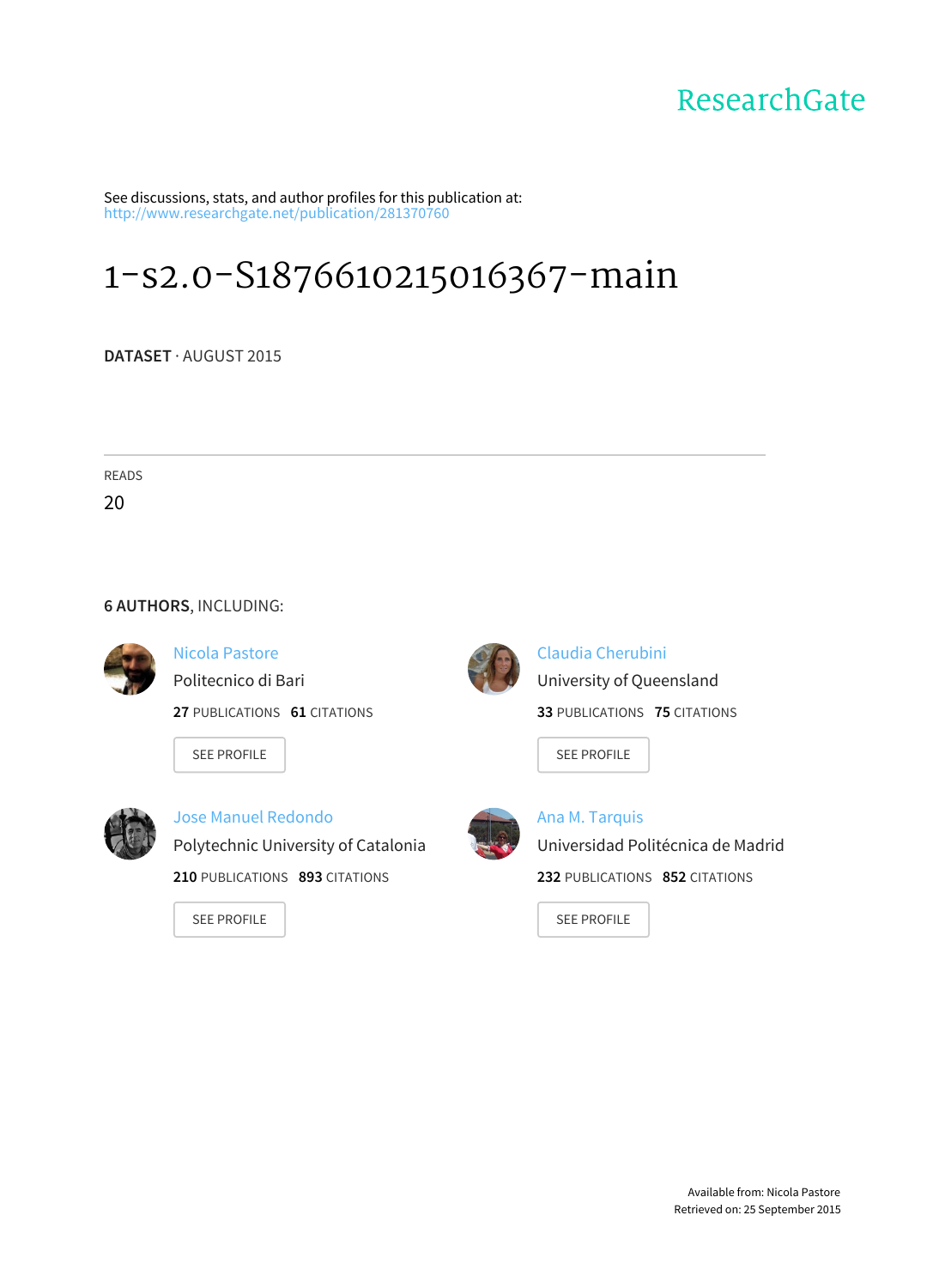



Available online at www.sciencedirect.com



Energy **Procedia** 

Energy Procedia 76 (2015) 273 - 281

## European Geosciences Union General Assembly 2015, EGU

### Division Energy, Resources & Environment, ERE

## Experimental study of heat transport in fractured network

N. Pastore<sup>a\*</sup>, C. Cherubini<sup>b</sup>, C. I. Giasi<sup>a</sup>, N. M. Allegretti<sup>a,b</sup>, J. M. Redondo<sup>d,e</sup>, A. M. Tarquis<sup>c,d</sup>

> *a DICATECh - Politecnico di Bari, via E. Orabona, 70125 Bari, ITALY b Hydrise, Institut Polytechnique LaSalle Beauvais, 19 rue Pierre Waguet, 60026 Beauvais Cedex, France c CEIGRAM, Universitad Politécnica de Madrid - iudad Universitaria Madrid, 28040 Spain d PELNoT, ERCOFTAC, Instituto Pluridisciplinar, Paseo Juan XXIII, 1, 28040, Madrid, Spain e Dept. Fisica Aplicada, Univ. Politecnica de Cataluña, 08034, Barcelona, Spain*

#### **Abstract**

Fractured rocks play an important role in transport of natural resources through subsurface systems. In recent years, interest has grown in investigating heat transport by means of tracer tests, driven by the important current development of geothermal applications. Many field and laboratory tracer tests in fractured media show that fracture - matrix exchange is more significant for heat than mass tracers, thus thermal breakthrough curves are strongly controlled by matrix thermal diffusivity. In this study, the behaviour of heat transport in a fractured network, at bench laboratory scale, has been investigated.

© 2015 The Authors. Published by Elsevier Ltd. © 2015 The Authors. Published by Elsevier Ltd. This is an open access article under the CC BY-NC-ND license (http://creativecommons.org/licenses/by-nc-nd/4.0/). Peer-review under responsibility of the GFZ German Research Centre for Geosciences

*Keywords:* heat transport; fractured rock, physical model

#### **1. Introduction**

The aim of this paper is investigate the behaviour of heat transport in fractured media. The laws that govern the heat transport in fractured media are still little known and there are not many experiences in literature about these

\* Corresponding author. Tel.: +39-080-596-3371 ; fax: +39-080-596-3414 . *E-mail address:* nicola.pastore@poliba.it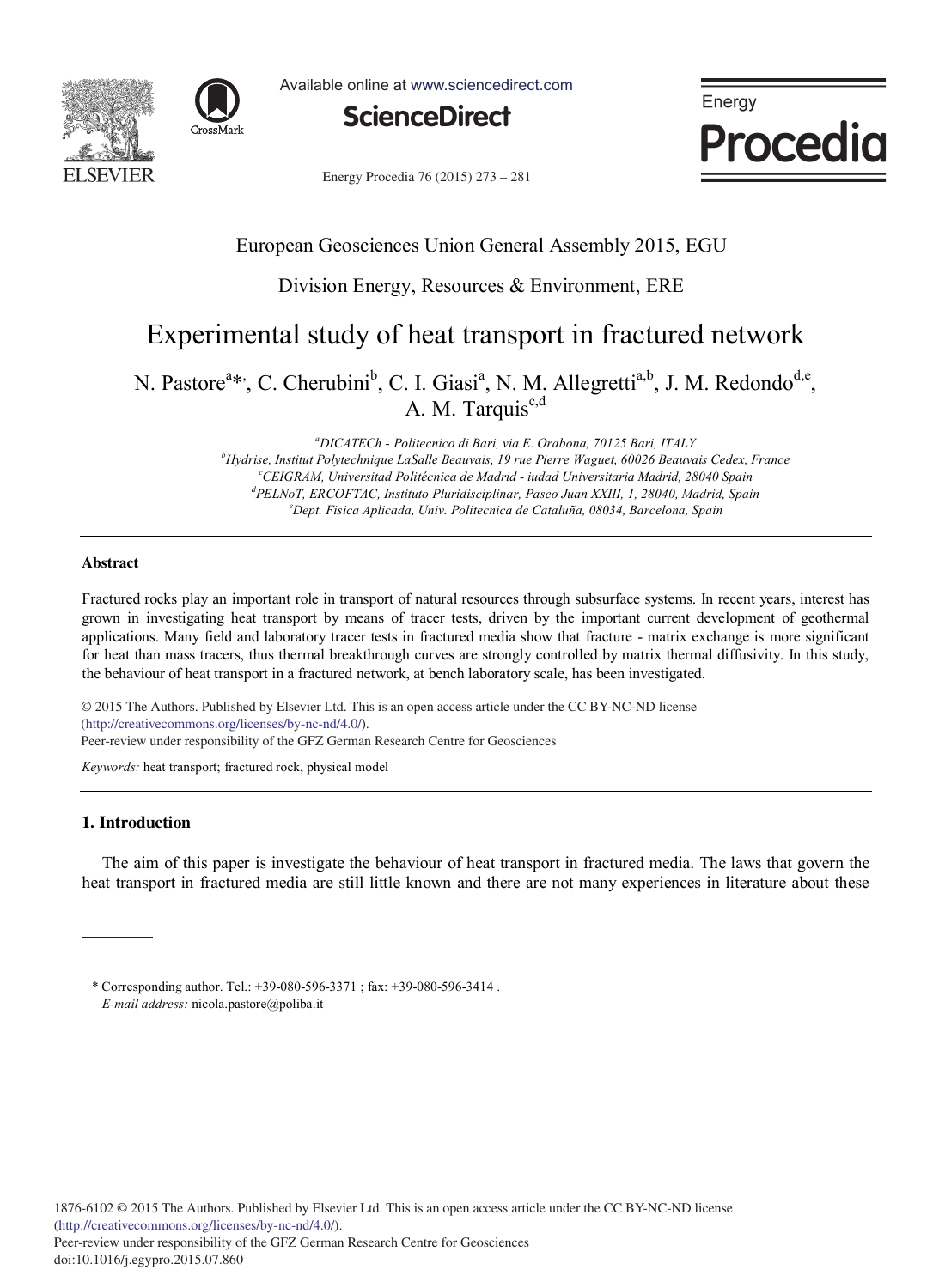phenomena. Existing theory of fluid flow and heat transport through porous media is of limited usefulness when applied to fractured rocks.

| <b>Nomenclature</b>                                       |                                                                                                                   |  |  |
|-----------------------------------------------------------|-------------------------------------------------------------------------------------------------------------------|--|--|
| a                                                         | linear coefficient of Forchheimer's law $(TL^{-3})$                                                               |  |  |
| $\boldsymbol{b}$                                          | inertial coefficient of Forchheimer's law $(T^2L^{-6})$                                                           |  |  |
| <b>BTC</b>                                                | thermal breakthrough curve                                                                                        |  |  |
| $\mathsf{C}$                                              | conductance term $(L^2T^{-1})$                                                                                    |  |  |
| $C_w$                                                     | specific heat capacity of the water $(L^2T^2K^{-1})$                                                              |  |  |
| $C_m$                                                     | specific heat capacity of the matrix $(L^2T^2K^{-1})$                                                             |  |  |
| d                                                         | distance along $z$ axis from fracture – matrix interface (L)                                                      |  |  |
| $\delta$                                                  | thickness of boundary layer (L)                                                                                   |  |  |
| <b>ENM</b>                                                | explicit network model                                                                                            |  |  |
| $D_f$                                                     | thermal dispersion coefficient $(L^2T^{-1})$                                                                      |  |  |
| $\boldsymbol{h}$                                          | hydraulic head (L)                                                                                                |  |  |
| j                                                         | single vertical fracture index                                                                                    |  |  |
| $k_e$                                                     | effective thermal conductivity of the matrix $(MLT-3K-1)$                                                         |  |  |
| $\cal L$                                                  | length of single fracture or characteristic length of fracture network (L)                                        |  |  |
| $L^{-l}$                                                  | inverse Laplace transform operator                                                                                |  |  |
| $n_f$                                                     | number of single fracture                                                                                         |  |  |
| $N_p$                                                     | number of paths                                                                                                   |  |  |
| $P_Q$<br>PDF                                              | probability of water distribution of shorter parallel branch<br>probability of density function of residence time |  |  |
| $\mathcal{Q}% _{M_{1},M_{2}}^{\alpha,\beta}(\mathcal{A})$ | flow rate $(L^{3}T^{-3})$                                                                                         |  |  |
| $Q_0$                                                     | injection flow rate $(L^3T^{-3})$                                                                                 |  |  |
| $\rho_w$                                                  | density of water $(ML^{-3})$                                                                                      |  |  |
| $\rho_m$                                                  | density of the matrix $(ML-3)$                                                                                    |  |  |
| Re                                                        | Reynolds number (-)                                                                                               |  |  |
| $\boldsymbol{S}$                                          | Laplace parameter (-)                                                                                             |  |  |
| $S\!F$                                                    | vertical single fracture                                                                                          |  |  |
| $t_u$                                                     | convective time scale (T)                                                                                         |  |  |
| $t_d$                                                     | dispersion time scale $(T)$                                                                                       |  |  |
| $t_e\,$                                                   | transfer time scale $(T)$                                                                                         |  |  |
| $T_{\!f}$                                                 | fracture temperature $(K)$                                                                                        |  |  |
| $T_m$                                                     | matrix temperature (K)                                                                                            |  |  |
| $T_{\theta}$                                              | initial temperature (K)                                                                                           |  |  |
| $T_{inj}$                                                 | injection temperature (K)                                                                                         |  |  |
| $u_f$                                                     | thermal convective velocity $(LT^{-1})$                                                                           |  |  |
| $\boldsymbol{\chi}$                                       | coordinate parallel to the axis of vertical single fracture                                                       |  |  |
| $W_f$                                                     | fracture aperture $(L)$                                                                                           |  |  |
| z                                                         | coordinate perpendicular to the fracture axis (L)                                                                 |  |  |
| $\ast$                                                    | convolution operator                                                                                              |  |  |

Fractured rocks play an important role in transport of natural resources or contaminants transport through subsurface systems. In recent years, interest has grown in investigating heat transport by means of tracer tests, driven by the important current development of geothermal applications.

In particular way low enthalpy geothermal resource is an optimal renewable resource because is always available and it is possible used for the heating and cooling of private buildings, industries, public buildings, representing the largest share of world energy consumption.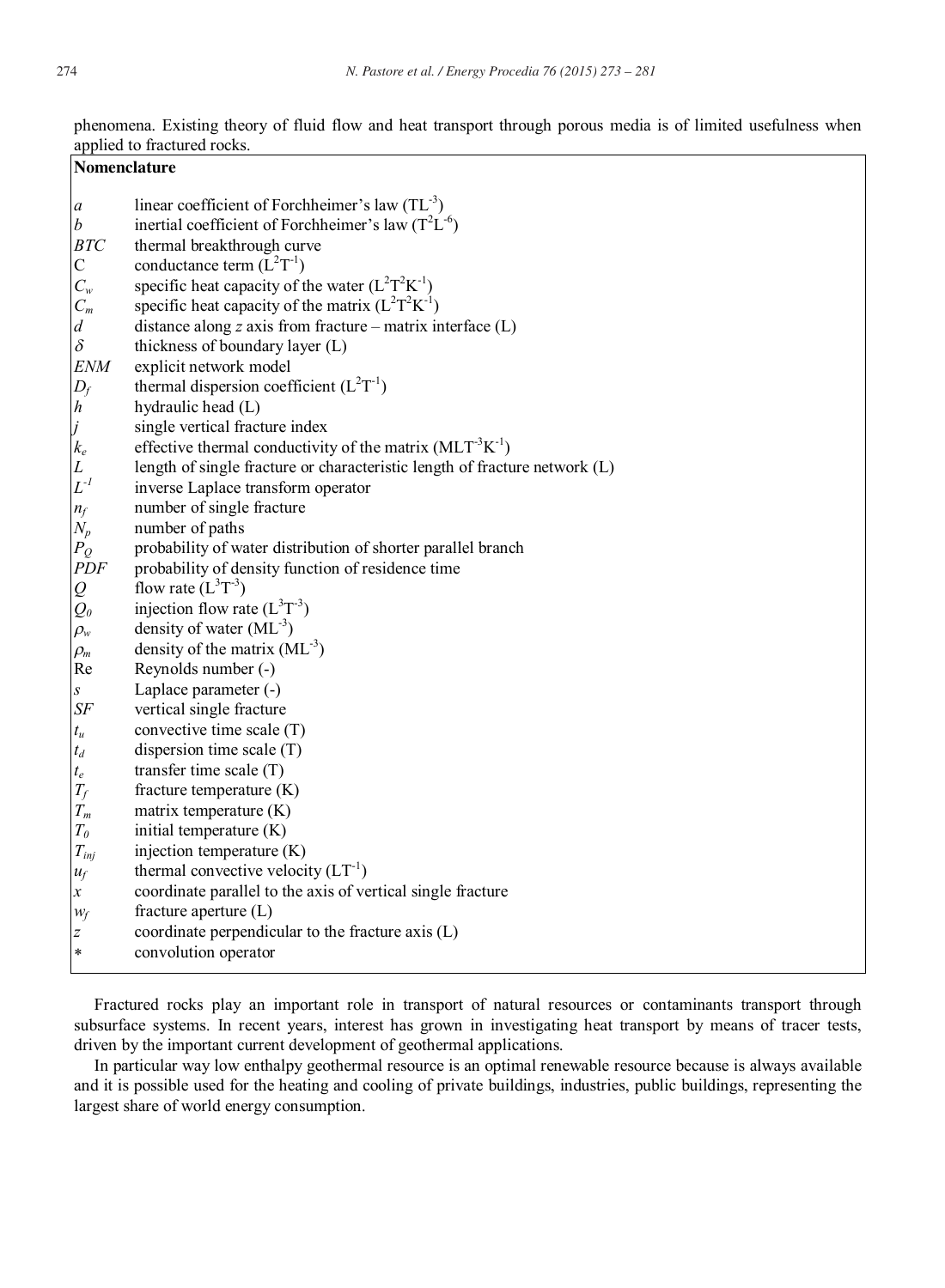The study of heat transport in fractured aquifers, which represent the 75% of the earth's surface, is crucial in order to understand the possible advantages and disadvantages resulting from the use of aquifers as low enthalpy geothermal resources.

A laboratory study, at bench scale, has been conducted on an artificially created fractured limestone block of parallelepiped shape. Some holes have been drilled on the block, inside which the temperature probe has been inserted. The observed thermal *BTCs* have been modeled with the explicit network model (*ENM*) based on an adaptation of Tang's solution, developed for solute transport in a semi – infinite single fracture embedded in a porous matrix.

Characteristic transport time scale has been compared in order to evaluate the dominant mechanism on heat propagation in fractured media.

#### **2. Theoretical background**

#### *2.1. Flow and heat transport in single fractures*

A fracture can be depicted as two rough surfaces in contact. Cross sectional solid areas representing asperities in contact are similar to the grains of porous media. It is therefore possible to apply the general equations describing flow and heat transport in porous as well as in fractured media.

In most studies examining hydrodynamic processes in fractured media, it is assumed that flow is described by Darcy's law, which expresses a linear relationship between pressure gradient and flow rate [1]. Darcy's law has been demonstrated to be valid at low flow regimes (*Re* < 1). For *Re* > 1, a nonlinear flow behaviour is likely to occur [2].

In the literature different laws are reported that account for the nonlinear relationship between velocity and pressure gradient. In case of higher Reynolds numbers (*Re* >> 1) the pressure losses pass to a strong inertial regime, described by the Forchheimer's law [3]. The relationship between flow rate and hydraulic head gradient can be written as:

$$
-\frac{dh}{dx} = a \cdot Q + b \cdot Q^2 \tag{1}
$$

A *SF* is subject to fluid flow with an averaged velocity, heat will migrate by convection and diffusion phenomena along the fracture. Furthermore they will also undergo dispersion caused by small scale variations in fracture aperture.

One dimensional advective - dispersive transport along the fracture axis, as well as one – dimensional diffusion in the rock matrix, in direction perpendicular to the axis of the fracture is considered. Assuming that density and heat capacity are constant in time, conservation equation can be written for heat transport in a semi - infinite fracture as:

$$
\frac{\partial T_f}{\partial t} + u_f \frac{\partial T_f}{\partial x} = \frac{\partial}{\partial x} \left( D_f \frac{\partial T_f}{\partial x} \right) - \frac{k_e}{\rho_w C_w \delta} \frac{\partial T_m}{\partial z} \bigg|_{z = w_f/2}
$$
\n(2)

Whereas the conservation equation for heat transport in the matrix is:

$$
\rho_m C_m \frac{\partial T_m}{\partial t} = k_e \frac{\partial^2 T_m}{\partial z^2} \tag{3}
$$

[4] and [5] propose a thermal dispersion coefficient similar to the solute transport, where the thermal dispersion term is related to the heterogeneity and it is a linear function of velocity.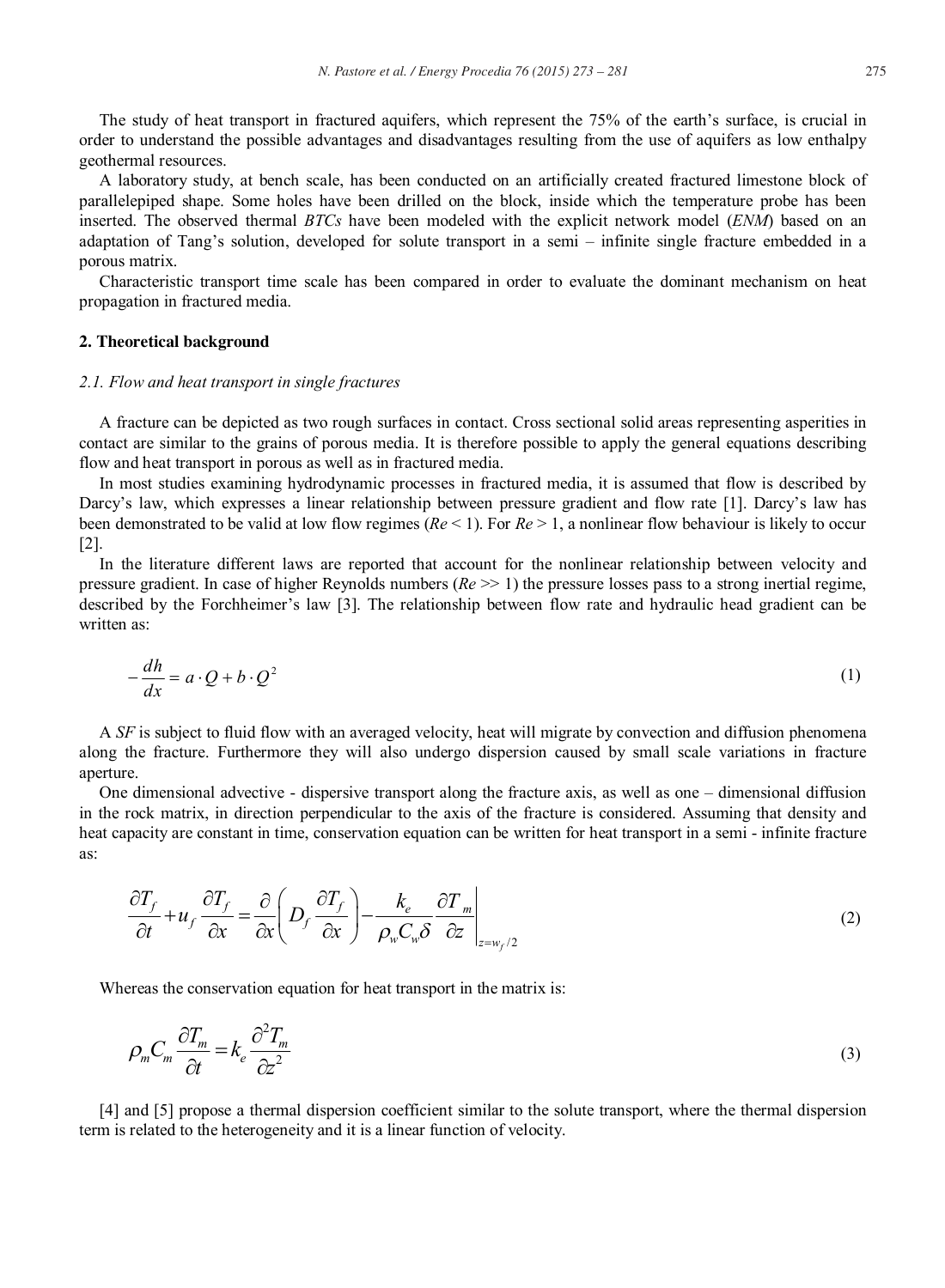[6] presents a solution for solute transport in semi – infinite single fracture surrounded by porous matrix for a constant concentration at the fracture inlet  $(x = 0)$  and for initial concentration equal to zero everywhere. They give the expression for the solute concentration in the fracture and in the matrix as function of time. On the basis of this analytical solution, the *PDF* in the single fracture in the Laplace space can be written as:

$$
\overline{\Gamma}(s) = \exp(\nu L) \exp\left[-\nu L \left\{1 + \beta^2 \left(\frac{s^{1/2}}{A} + s\right)\right\}^{1/2}\right]
$$
\n(4)

Whereas the *PDF* in the matrix in the Laplace space assumes the following expression:

$$
\overline{\Gamma}^{\prime}(s) = \overline{\Gamma}(s) \cdot \exp(-Bs^{1/2}d)
$$
\n(5)

The coefficients *v*, *A*,  $\beta^2$  and *B* assume the following expressions:

$$
v = \frac{u_f}{2D_f}; \ \beta^2 = \frac{4D_f}{u_f}; \ B = \frac{1}{\sqrt{D_e}} \tag{6}
$$

$$
A = \frac{\delta}{\sqrt{\theta D_e}}; \quad \theta = \frac{\rho_m C_m}{\rho_f C_f}, \quad D_e = \frac{k_e}{\rho_w C_w} \tag{7}
$$

#### *2.2. Explicit network model*

A vertical *SF* can be viewed as one dimensional pipe element in which head loss is described by Forchheimer's law. The conductance to flow of the generic *SF j* can be written as:

$$
C_j = \left[ L_j \left( a_j + b_j Q_j \right) \right]^{-1} \tag{8}
$$

The flow field in the fracture network can be determined in analytical way through the application of the first and the second Kirchhoff's laws. The flow rate crossing generic *SF j* can be obtained as the product between the total discharge flow  $\Sigma Q_i$ , evaluated for the fracture intersection located at the inlet bond of the *SF j*, and the probability of flow distribution of *SF j*  $P_{Q,j}$ . The latter is equal to the ratio between the conductance to flow of *SF j* and the sum of conductance to flow of each discharge *SF* connected at the inlet bond of *SF j*, as well as  $P_{Q,j}$  should be proportional to the relative discharge flow rates:

$$
P_{Q,j} = \frac{C_j}{\sum_{i=1}^n C_i} = \frac{Q_j}{\sum_{i=1}^n Q_i}
$$
\n(9)

The *PDF* at a generic node can be obtained as the summation of *PDFs* of each elementary path that reach the node. The latter is equal to the convolution product of the *PDFs* of each single fracture along the elementary path.

The *BTC* that describe the temperature in the fracture at the generic node of the fracture network is: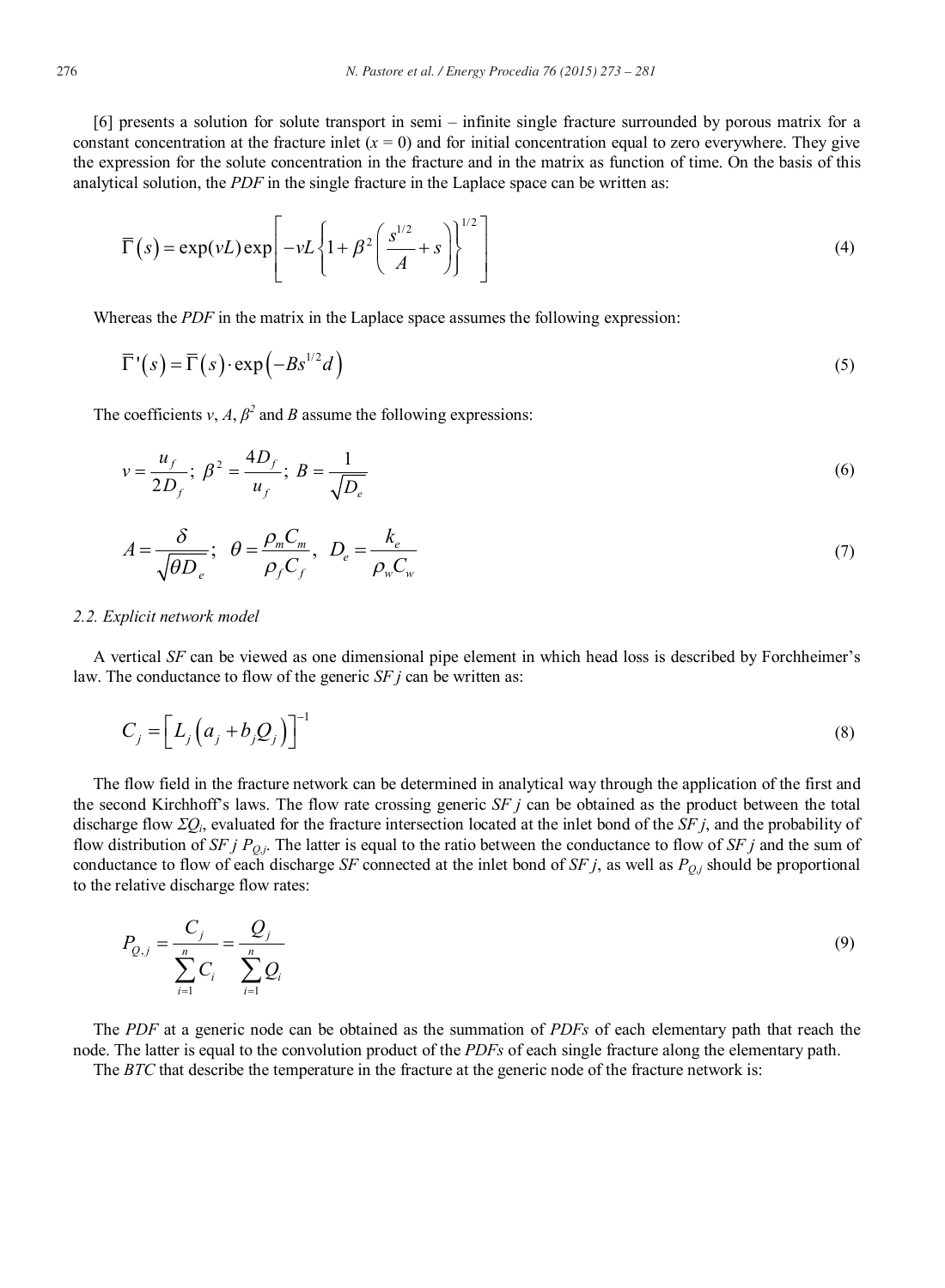$$
T_f(t) = T_0 + T_{inj}(t) * L^{-1} \left[ \sum_{i=1}^{N_p} \prod_{j=1}^{n_{f,j}} P_{Q,j} \overline{\Gamma}_j(s) \right]
$$
(10)

Whereas the temperature in the matrix evaluated at distance *d* along *z* axis from fracture – matrix interface at the generic node is:

$$
T_m(t) = T_0 + T_{inj}(t) * L^{-1} \left\{ \left[ \sum_{i=1}^{N_p} \prod_{j=1}^{n_{f,i}} P_{Q,j} \overline{\Gamma}_j(s) \right] \exp\left( -Bs^{1/2} d \right) \right\}
$$
(11)

#### **3. Material and methods**

#### *3.1. Experimental setup*

The experiments have been performed on the laboratory physical model used to study flow and solute transport at bench scale [7, 8, 9, 10, 11]. In Fig. 1 is reported the schematic diagram of the experimental setup.

In order to analyze the heat transport dynamics in the fractured sample, some modifications have been made. The same sealed fractured limestone block with parallelepiped shape  $(0.6 \times 0.4 \times 0.08 \text{ m}^3)$ , described in previous work, has been used. A hole of 2 mm diameter has been opened up to the depth of 1 cm along the center of some discontinuities by means of a percussion drill. Inside of each opened hole a thermocouple has been placed and welded to the block by means of rapid – hardening epoxy resin. Furthermore at the inlet and the outlet of the selected path other two thermocouples have been placed. All thermocouples have been connected to a TC-08 Thermocouple Data Logger (Pico Technology) and a sampling rate of 1 second has been used.



Fig. 1. Schematic diagram of the experimental setup.

The limestone block has been thermally insulated using extruded polystyrene panel with thermal conductivity equal to  $0.034$  Wm<sup>-1</sup>K<sup>-1</sup> and thickness 0.05 m. Finally the sample has been connected to a hydraulic circuit. Water inside the sample flows according to the hydraulic head difference between the upstream tank connected to the inlet port and the downstream tank connected to the outlet port. The instantaneous flow rate that flows across the block is measured by an ultrasonic velocimeter (DOP3000 by Signal Processing). Water that enters into the sample is heated by an electric water boiler with a volume of  $10^{-2}$  m<sup>3</sup>. In correspondence of outlet port there is a flow cell in which a multiparametric probe is positioned for instantaneous measurement of pressure (dbar), temperature (°C) and electric conductivity ( $\mu$ S cm<sup>-1</sup>).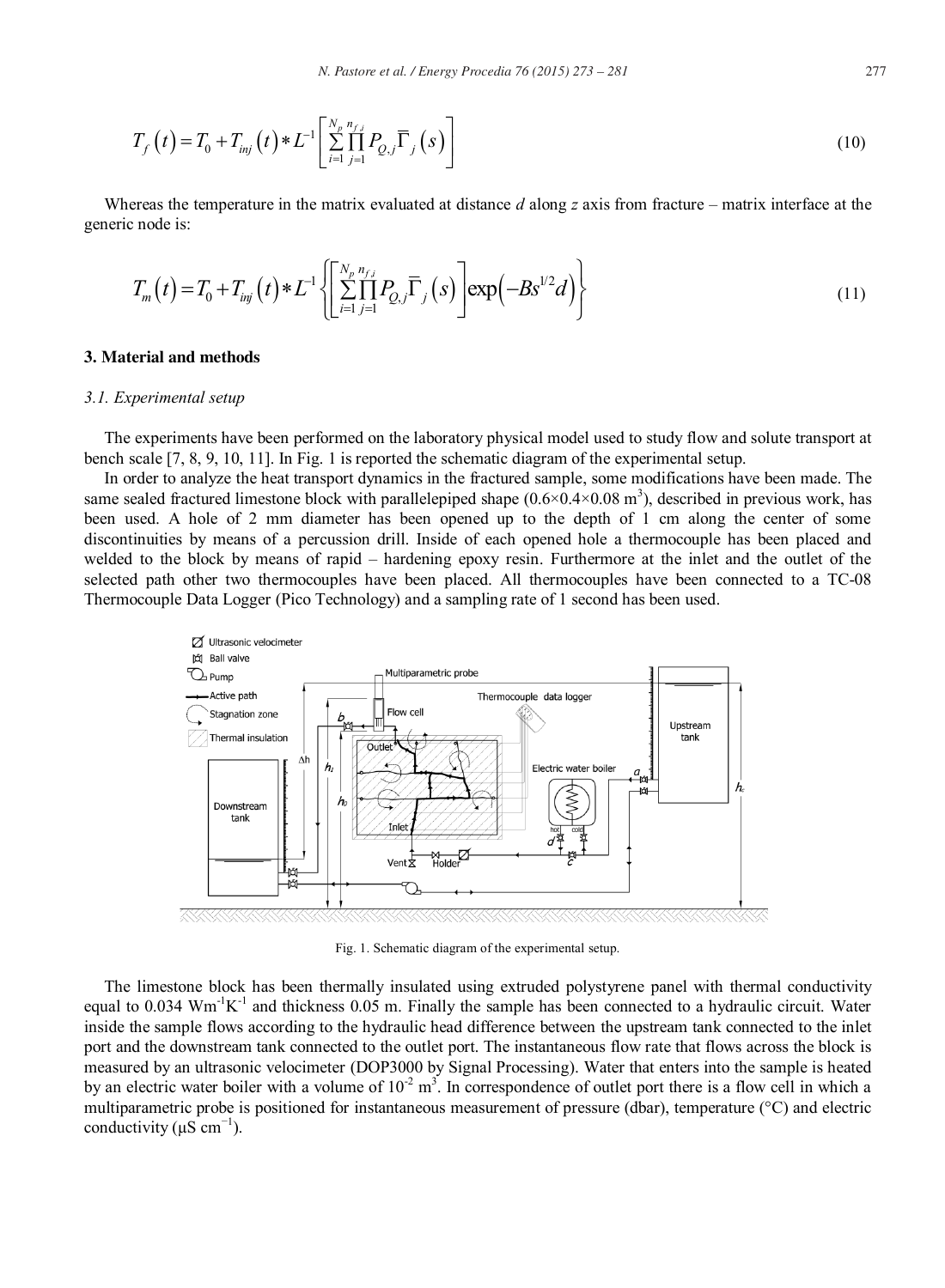#### *3.2. Temperature tracer tests*

The study of heat transport dynamics has been carried out through a selected path. Initially a hydraulic head difference between the upstream tank and the downstream tank is imposed. At time *t* = 0 the valve "*a"* is closed and hydrostatic head inside the block is equal to the downstream tank. At time *t* = 10 s the valve "*a"* is opened while at time  $t = 60$  s the valve "*d*" is opened and in the same time the valve "*c*" is closed. In this manner, a step temperature function is imposed in correspondence of the inlet port  $T_{inj}$  (t) and it is measured by the thermocouple inside the inlet port. At time  $t = 1000$  s the valve "*d*" and the valve "*c*" are reclosed and reopened respectively. For different flow rates *BTCs* curves have been recorded at the inlet and output ports and inside the sample in correspondence of some discontinuities.

#### **4. Results and discussion**

The Forchheimer parameters representative of the whole fracture network were derived in [11]. The estimated Forchheimer parameters are respectively  $a = 7.345 \times 10^4$  sm<sup>-3</sup> and  $b = 11.65 \times 10^9$  s<sup>2</sup>m<sup>-6</sup>. The critical flow rate corresponding to the ratio between the linear and nonlinear term equal to the unit in which the inertial force dominate viscous one is equal to  $Q_{crit} = 6.30 \times 10^{-6} \text{ m}^3 \text{s}^{-1}$ . The probability of water distribution of each *SF* is equal to one except for the parallel branches. The probability of water distribution of the shorter parallel branch  $P_Q$  decreases as the injection flow rate increases because, due to the nonlinear nature of flow, the conductance term of the shorter parallel branch decreases faster than the conductance term of the longer parallel branch.

The observed *BTCs* have been fitted by *ENM* based on Tang's solution. The parameters  $u_f$ ,  $D_f$ ,  $D_e$  and  $\delta$  are supposed equal for the all branches except for the parallel branches in which  $u_f$  and  $D_f$  become  $u_f P_o$  and  $D_f P_o$  for the shorter branch and  $u_f(1 - P_o)$  and  $D_f(1 - P_o)$  for the longer branch. The thermal *BTC* in correspondence of the outlet port is fitted using equation (10), whereas the thermal *BTCs* at the position inside the block is fitted by equation (11) using a distance along z - axis from fracture - matrix interface *d* equal to the dimension of thermocouple (2 mm).

Fig. 2 shows the fitting results of thermal *BTCs* at different positions along the fracture network for the injection flow rate equal to  $Q_0 = 4.03 \times 10^{-6}$  m<sup>3</sup>/s. The fitting was satisfactory, except for the positions 2 and 3 in which the *ENM* model underestimates the observed thermal *BTCs* curves. The *ENM* model results able to represent the behaviour of observed heat transport except where the configuration of the fracture network gives rise to a fracture block characterized by a limited capability to store heat. In this configuration, the Tang's solution fails to model the observed thermal transport in correspondence of parallel branch, because the porous matrix surrounding the single fracture cannot be considered infinite in size. The thermal *BTCs* in parallel branches are influenced each other. As a consequence the observed *BTCs* show a lower heat dissipation then *ENM* model. Initially the hypothesis of infinite porous matrix is still valid, the *ENM* model reaches observed *BTCs*. Subsequently the observed *BTCs* begin to influenced each other giving rise to lower heat dissipation, resulting that the *ENM* model underestimate the observed *BTCs*.

According to [12] the following three characteristics transport time scale can be defined as:

$$
t_u = \frac{L}{u_f}; \ t_d = \frac{L^2}{D_f}; \ t_e = \frac{\delta^2}{\theta D_e}
$$
\n
$$
\tag{12}
$$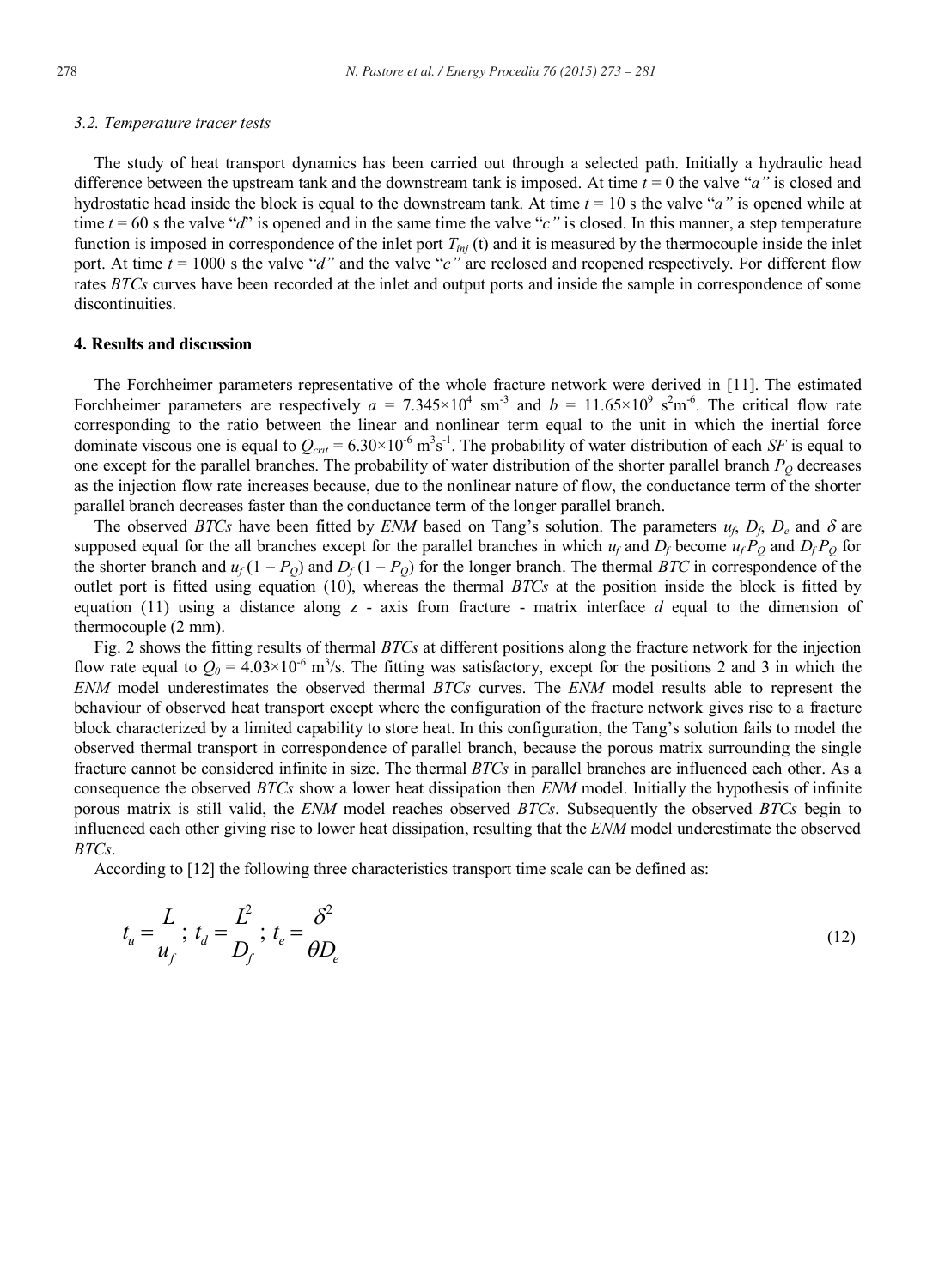

equal to  $Q_0 = 4.03 \times 10^{-6}$  m<sup>3</sup>/s.

Table 1 shows the estimated transport time scale at different injection flow rates.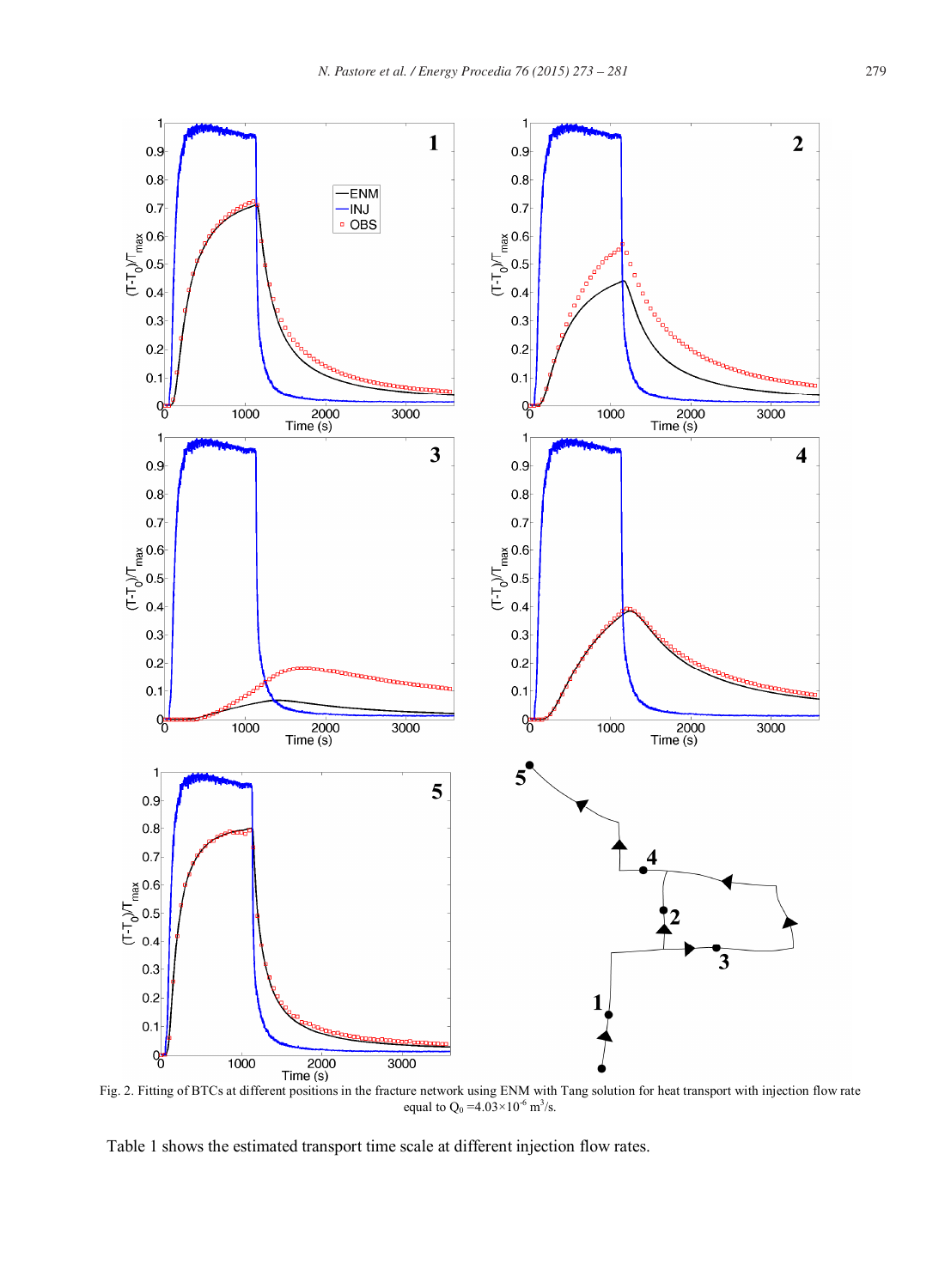According to previous works the characteristic length of fractured media is equal to  $L = 0.601$  m. Convective transport time scale is the same order of magnitude of the exchange time scale, the impact of the fracture matrix exchange is very strong giving rise to a strong retardation effect on the convective velocity.

| $Q_0$ (m <sup>3</sup> s <sup>-1</sup> )×10 <sup>-6</sup> | $t_u$ (s) | $t_d$ (s) $t_e$ (s) |     |
|----------------------------------------------------------|-----------|---------------------|-----|
| 1.84                                                     | 240       | 182                 | 297 |
| 2.32                                                     | 251       | 190                 | 240 |
| 2.68                                                     | 234       | 198                 | 273 |
| 2.85                                                     | 245       | 178                 | 256 |
| 3.00                                                     | 231       | 157                 | 317 |
| 4.00                                                     | 226       | 54                  | 879 |
| 4.22                                                     | 143       | 40                  | 349 |
| 7.06                                                     | 72        | 35                  | 318 |
| 7.96                                                     | 61        | 19                  | 164 |
| 8.97                                                     | 44        | 15                  | 115 |
| 12.36                                                    | 53        | 16                  | 352 |
| 12.59                                                    | 40        | 14                  | 164 |

Table 1. Estimated values of parameters for ENM with Tang solution at different injection flow rates.

The thermal dispersion plays an important role on heat transport dominating on convective transport, although the injection flow rate is relatively high. Infact, dispersion time scale is always less than convective time scale. Furthermore, dispersion time scale and exchange time scale are comparable. However, the latter is always less than the former.

The comparison with previous studies on solute transport carried out in fractured media shows that thermal *BTCs* are characterized by a more enhanced early arrival and long tailing than solute *BTCs*. The residence time *tm* for heat transport is an order of magnitude higher than for solute transport experiments. Fig. 2 shows the comparison of the observed residence times versus the injection flow rates both solute and heat transport. These results highlight that the heat transport is more retarted than mass transport.



Fig. 2. Comparison between the residence time  $t_m$  of heat transport (red square) and solute transport (green triangle) at different injection flow

rate Q<sub>0</sub>